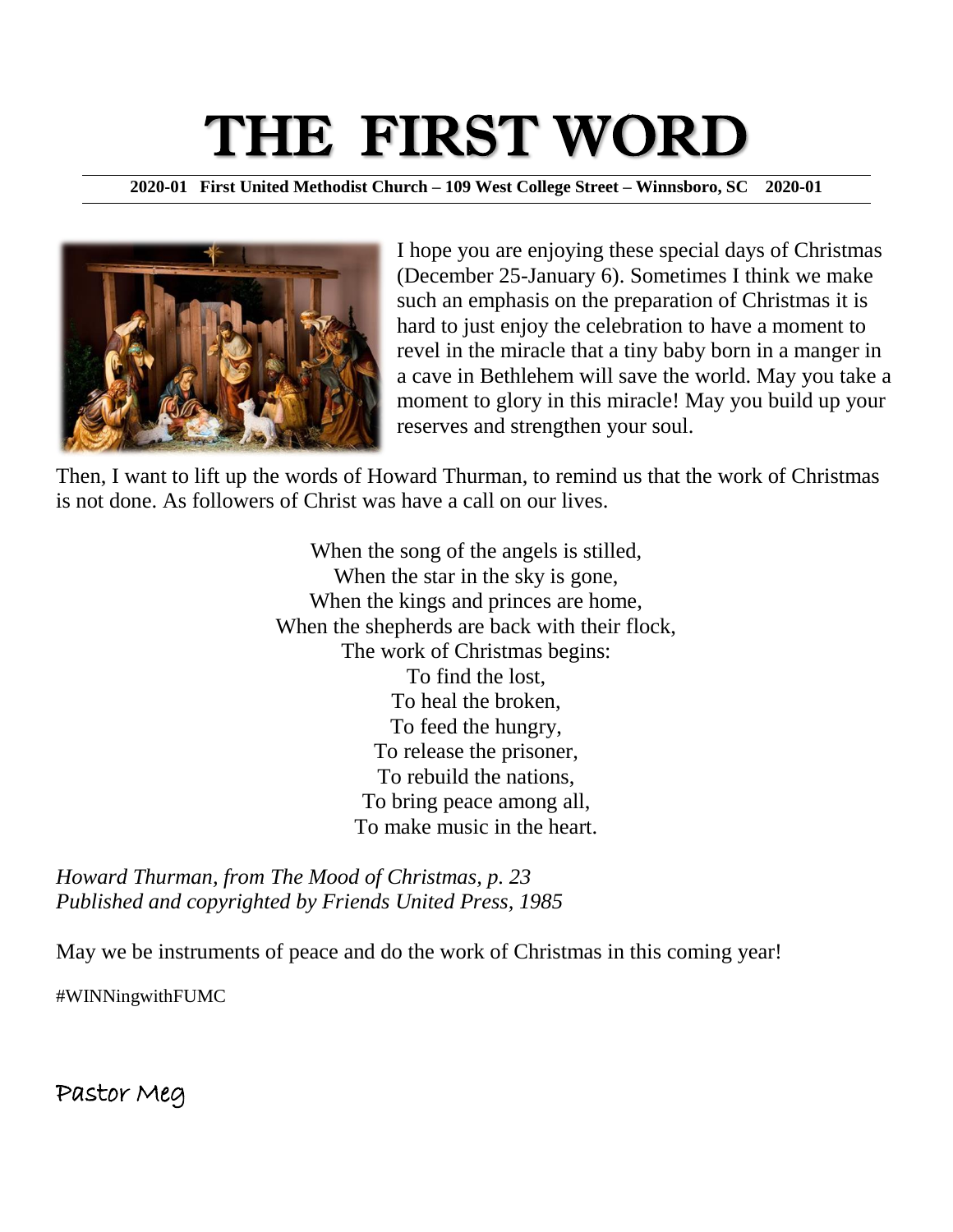

**TO MEMBERS OF OUR CHURCH FAMILY WITH BIRTHDAYS IN**  *January*

**If you do not see your birthday on the list, please let us know!** 

- Jan. 19 Kay Williams
- Jan. 20 Win McMaster
- Jan. 21 Jacob McDonald
- Jan. 22 Ed Gates
- Jan. 23 Gini McDonald
- Jan. 30 Susan Hindall
- Jan 30 Michelle Taylor

#### *OUR MINISTRY FOR JANUARY*

**USHERS: Tony Caulder and Johnny Caldwell COUNTERS: Mary Jim Gunter and Patsy Black Sallie Kate and Donnie Laird Jane Hinnant and Steve McDonald Roy Barnett and Jim Baughman**

**Acolytes: Carson Taylor and Grant Taylor Owen Wilson and Sidney Wilson Mary Margaret Swearingen, Walker Blackwelder, ILenna Derrick, Cobin Rabon and Pressley Jane Rabon**

**Liturgists: Sarah McMaster, Grant Taylor, Sarah Bryant, Eddie Watford, and Robert Pemberton**

**When you can, remember to send a card, call or visit:**

**Brent Dorrier,** NHC Parklane, Room 236, 7601 Parklane Road, Columbia, SC 29223

> **Evon Estes** The Crossings, Villa Room 240 2300 Clemson Road Columbia, SC 29229

**Win McMaster** 5301 Creedmoor Road Apt. 418 Raleigh, NC 27612 (919)322-0355

**Doris Myfelt** 3195 Rio Dosa Drive #2103, Lexington, KY 40509 (859)309-9284

**Dot Yon** Goodwin House Apt. #401, 3440 S. Jefferson Street Falls Church, VA 22041

**Lisa Lewis Meyer** The Heritage at Lowman, PO Box 444 White Rock, SC 29177

**Mabel Ward** 320 Seven Farm Drive, The Summit Place/Daniel Island, Charleston, SC 29452

*Please, remember in prayer those serving our country in our armed forces both at home and overseas.*



Jonathan Bankhead, Mike Taylor, Ernie Hughes, Paul Dove, Louise Taylor, Sylvie Hinnant, Susan

Fowler-Hindall, Marion Robinson, Lisa Lewis Meyer, Mitzie Renwick, Marie Wood, Frank Martin, Brent Dorrier, Kenny Martin, Lynne Moore, Dean Gaddy.

*People will stay on the prayer list one month. If after their four weeks you would like the person to stay on the prayer list, please call the church office.*

**You can listen to our sermons on our website! The audio version can be found on our website at [www.firstumcwinnsboro.com](http://www.firstumcwinnsboro.com/) Visit us on Facebook, too!** 

### **In Memory**

Mr. Jack Pope Mr. Jack Stevenson By Larry and Nancy Stevenson

Mr. Roy Allison By Charles and Susan Dove

### **In Honor**

Bob and Sarah McMaster By Michael and Carol Doyle

Pastor's Contact Information: Email: [1stumcpastor@gmail.com](mailto:1stumcpastor@gmail.com) Phone: 828-442-6032 Blog: cultivatefaith.blogspot.com Pastor's Office Hours: Monday, Wednesday, 8:00 am – Noon, Thursday 8:00 am-11:00 am, Tuesday, out of office for Lectionary meetings. **Visit [www.firstumcwinnsboro.com](http://www.firstumcwinnsboro.com/) to see the calendar for the entire year.**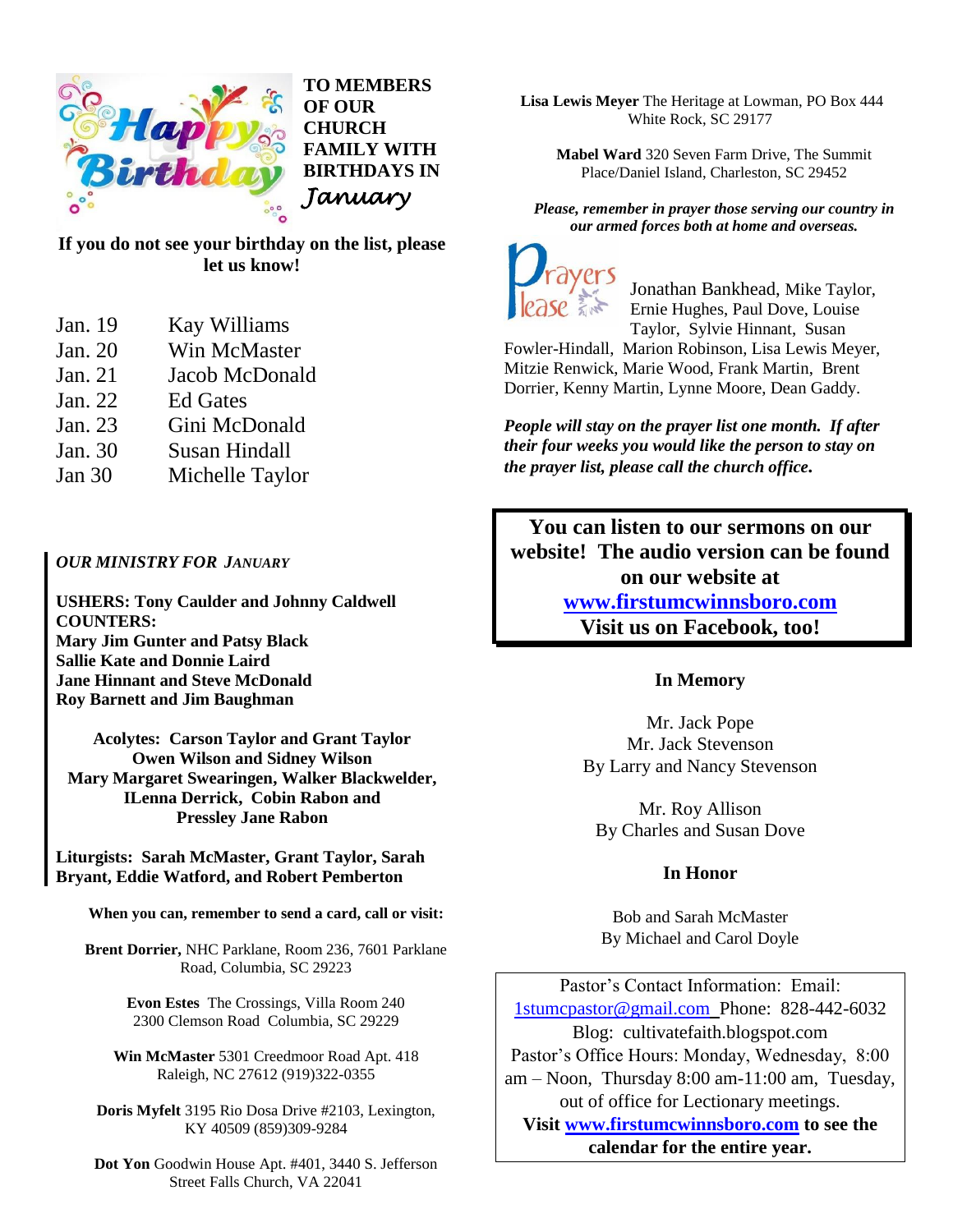Sunday School 10:00 am Children's Music Ministry – 10:30 am Worship Service – 11:00 am



| Sunday                                                                                                            | <b>Monday</b> | <b>Tuesday</b> | Wednesday                                                                                                                 | <b>Thursday</b>  | Friday         | <b>Saturday</b>  |
|-------------------------------------------------------------------------------------------------------------------|---------------|----------------|---------------------------------------------------------------------------------------------------------------------------|------------------|----------------|------------------|
|                                                                                                                   |               |                | $\mathbf{1}$                                                                                                              | $\boldsymbol{2}$ | $\mathfrak{z}$ | $\boldsymbol{4}$ |
| $\overline{5}$<br>Epiphany Sunday,<br><b>Cake After Service.</b><br><b>Sarah McMaster</b><br><b>Mary Margaret</b> | 6             | $\overline{7}$ | 8<br>Administrative<br><b>Council Calendar</b><br>Meeting 5:30 pm<br>Trustees 7:00 pm<br><b>Choir Practice</b><br>7:30 pm | $\overline{9}$   | 10             | 11               |
| 12<br><b>Eddie Watford</b><br><b>Walker Blackwelder</b>                                                           | 13            | 14             | 15<br><b>Choir Practice</b><br>7:30 pm                                                                                    | 16               | 17             | 18               |
| 19<br><b>Sarah Bryant</b><br><b>ILeanna Derrick</b>                                                               | 20            | 21             | 22<br><b>Choir Practice</b><br>7:30 pm                                                                                    | 23               | 24             | 25               |
| 26<br><b>Grant Taylor</b><br><b>Carson Taylor</b>                                                                 | 27            | 28             | 29<br><b>Choir Practice</b><br>7:30 pm                                                                                    | 30               | 31             |                  |



In the United Methodist Church, Epiphany marks the arrival of the Magi from the East who bring worship and gifts of devotion to the Christ Child, revealing his divinity.

Join us in the Fellowship Hall after worship on **Sunday, January 5** for Epiphany cake and find out who finds the coin and is crowned King or Queen for the year. The coin reminds us to always look for Jesus, just as the wise magi did so long ago.

 **\*\*\*\*\*\*\*\*\*\***

**REMINDER: Calendar Meeting – January 8 at 5:30 pm. Committee Heads, please bring your 2020 calendar/meeting dates.**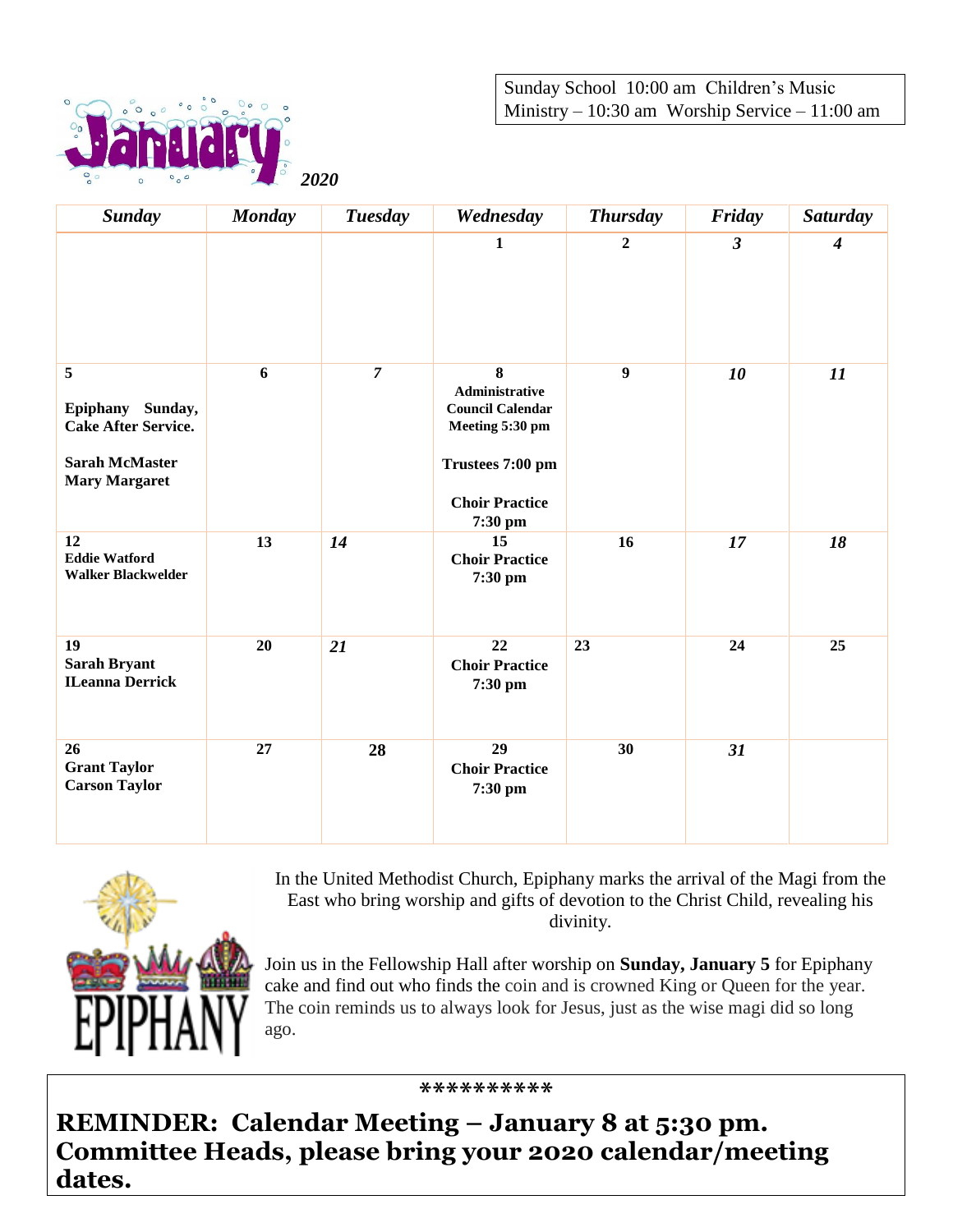# **MEG ON**



## **Our Wesleyan Heritage**

United Methodists trace our heritage back to a pair of brothers who started the Methodist movement in 1700s England. John and Charles Wesley, helped lead a movement to "spread Scriptural holiness over the land."

John Wesley and the early Methodists placed primary emphasis on Christian living, on putting faith and love into action. This emphasis on what Wesley referred to as "practical divinity" has continued to be a hallmark of United Methodism today.

Grace pervades our understanding of Christian faith and life. By grace we mean the undeserved, unmerited, and loving action of God in human existence through the ever-present Holy Spirit. While the grace of God is undivided, it precedes salvation as "prevenient grace," continues in "justifying grace," and is brought to fruition in "sanctifying grace." We assert that God's grace is manifest in all creation even though suffering, violence, and evil are everywhere present. The goodness of creation is fulfilled in human beings, who are called to covenant partnership with God. God has endowed us with dignity and freedom and has summoned us to responsibility for our lives and the life of the world. In God's self-revelation, Jesus Christ, we see the splendor of our true humanity. Even our sin, with its destructive consequences for all creation, does not alter God's intention for us—holiness and happiness of heart. Nor does it diminish our accountability for the way we live. Despite our brokenness, we remain creatures brought into being by a just and merciful God. The restoration of God's image in our lives requires divine grace to renew our fallen nature. Source: UMC.org



## **Excellence in Ministry Training Sunday, January 12, 2020**

Washington Street United Methodist Church Opening Session: Workshops: 3:30-5:00pm

\*You will attend only *one* workshop. You are encouraged attend!

- "How to Reach New People: Practical Evangelism" Rev. Martin Quick, Associate Pastor, Journey UMC
- "Taking Care of God's Money" Beth Westbury, Conference Treasurer
- "Taking Care of Business: Trustees" Kay Crowe, Conference Chancellor
- "Congregational Care" Rev. Faye Stephens, Minister of Congregational Care, Mt. Horeb UMC
- "Resolving Conflict in the Church" Rev. Millie Nelson Smith, Congregational Specialist for Columbia and Hartsville and African American Church
- "How to Start and Grow an Endowment Ministry" Douglas D. Himes, Ph.D. President, Douglas Himes Associates LLC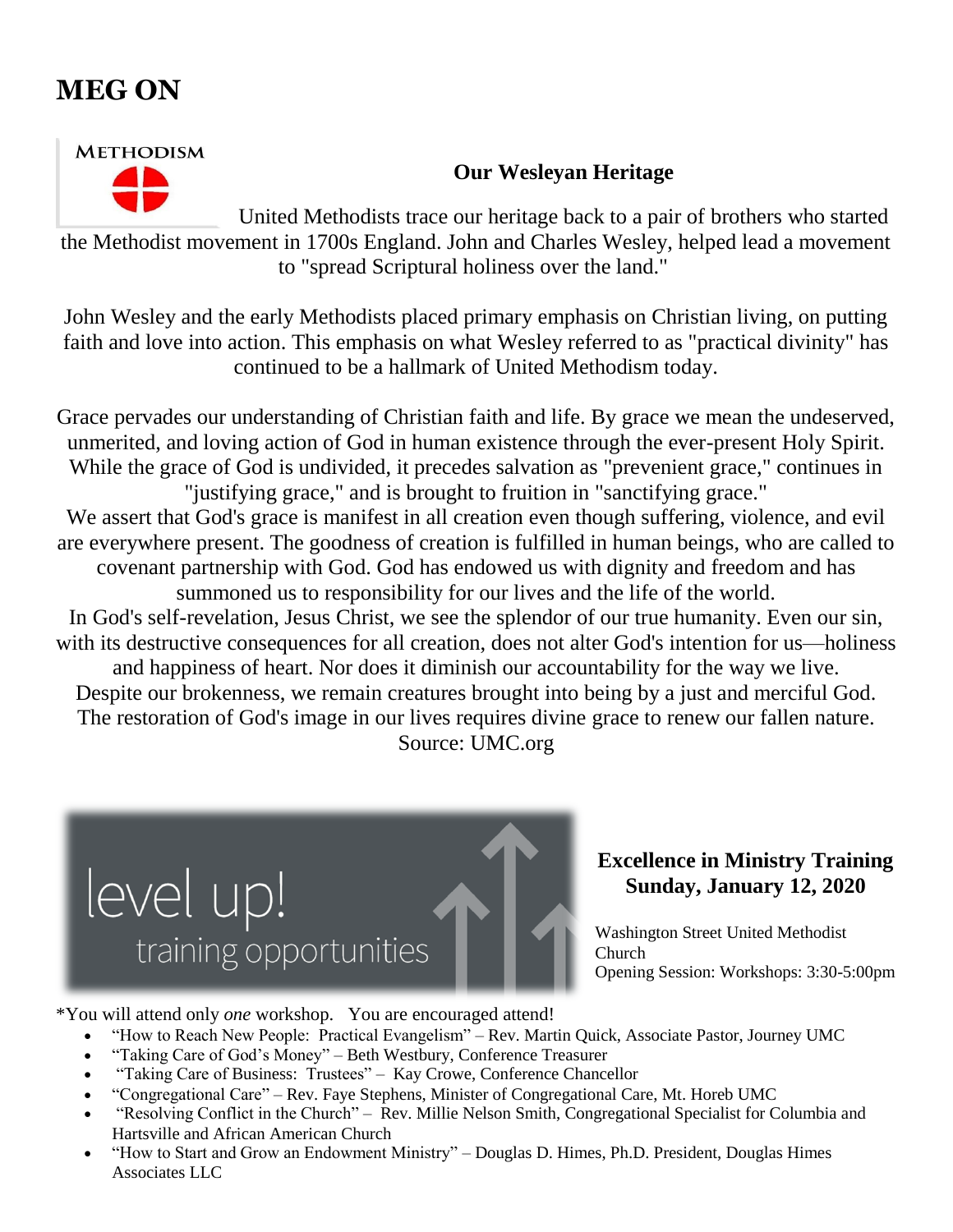- "Think outside the Box: Creative Worship" Rev. Dr. Cathy Jamieson, D.S.
- "A Mission Miscellany: A little of this and a little of that from an Outreach Perspective" Rev. Gary D. Phillips, Salem UM
- "Advocacy for Justice" MORE Justice Leaders, Rev. Connie Barnes, Rev. Smoke Kanipe, Rev. Joel Jones
- "Epworth Local Church Representative: Be the Face and Voice" Sherry Mims, Associate Dir. of Church Relations and Assistant to the President; Lisa Livingston Fusco, Senior Director of Development
- "Strengthening Youth Ministry" Chris Lynch, Congregational Specialist, Rock Hill and Spartanburg and Ministry with Young People
- "Strengthening Ministry with Children and Families" Rev. Taylor Pafford, Minister of Children, Youth  $\&$ Families, Washington Street UMC
- "Discipleship in the 21st Century Church" Rev. Dr. Christopher Greene

Register with church office before January 5th.

.

Listening Session with the SC General Conference Delegation 2020 will be held for Columbia/Rock Hill and Greenwood Districts, January 26, 3:00pm at Union UMC, 7582 Woodrow Street, Irmo. This is open to all church members and pastors. More information at <https://www.umcsc.org/gc2020/>

Columbia District Staff-Parish Relations Committee Training will be held February 2, 2020, 3:00pm at Mt. Hebron UMC. There will be an opening session for all, then break-out groups for small church, mid-size church and large church. Register at <https://columbiadistrict.wordpress.com/news-events/>

Staff-Parish Relations Committee Training, February 2, 2020

SPRC & Pastor Training, February 2, 2020, 3:00pm, Mt. Hebron UMC , Christian Life Center, 3050 Leaphart Road, West Columbia.

The following topics will be included. You can also sign up at the training to receive sample personnel policies, discipline forms, performance reviews, safe sanctuary policies, leave forms, job descriptions, etc.

- 1. Opening Session Rev. Dr. Cathy Jamieson, D.S. General Duties of SPRC and Rev. Diane Moseley Local Church Sexual Harassment Policy and Resources
- 2. Break-out Groups based on Staff Size (see below)
- Chris Carver, Human Resources Director, Mt. Horeb UMC "Best Practices for SPRC in the Large Church" (25 + employees)
- Rev. Matt Yon, Pastor, Bethel UMC "Best Practices for SPRC in the Mid-size Church" (6-24 employees)
- Rev. Dr. Cathy Jamieson "Best Practices for the SPRC in the Small Church" (5 or less employees)

REGISTER AT THIS LINK – Either the pastor or SPRC Chair should register *the entire group* (we simply need a head count, not individual names of every SPRC member). <https://forms.gle/n6VZVkDhYZ5PxqZcA>

The Stewardship Summit will be held Saturday, February 29<sup>th</sup>, 2020, 10:00-3:00pm, at Union UMC, 7582 Woodrow Street, Irmo. Our speaker is Dr. Robert "Bob" Crossman. Lunch provided. Cost of the event is \$15. Pre-registration is required by February 23 deadline. Register at [https://www.umcsc.org/living-generously-register-now-for-2020](https://www.umcsc.org/living-generously-register-now-for-2020-stewardship-summit/) [stewardship-summit/.](https://www.umcsc.org/living-generously-register-now-for-2020-stewardship-summit/) Clergy can earn one CEU by attending the Stewardship Summit and reading two books: "Committed To Christ: Six Steps to a Generous Life" by Bob Crossman and "God vs. Money" by J Clif Christopher.



 **Another successful Christmas from First United Methodist Church to Epworth! Thank you to all who donated and participated in this special ministry!**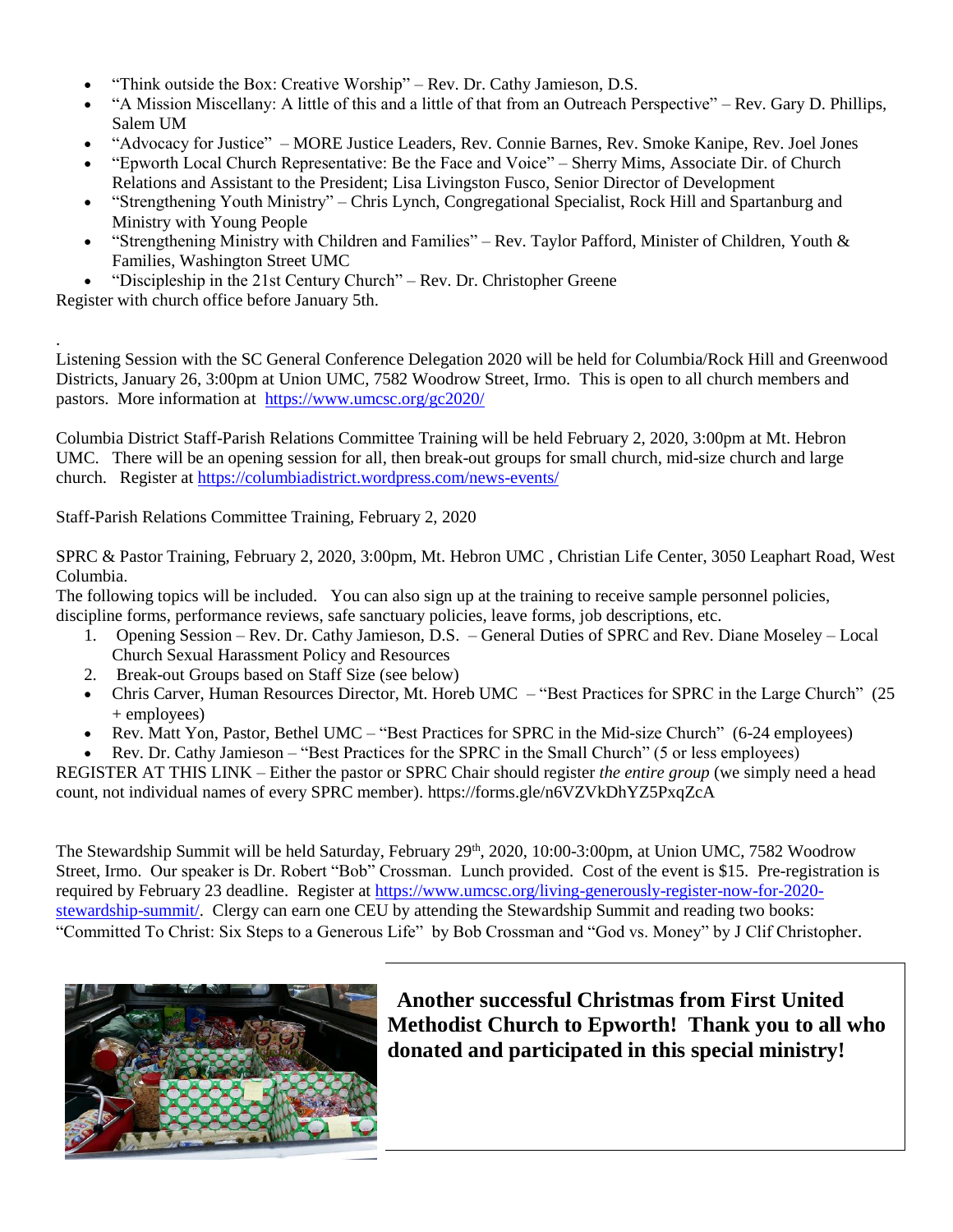# **Children's Musical Presentation**

What a Blessing! Our children presented the congregation with a Christmas musical program. They also helped the Choir with the Choir's Musical presentation.





 **And a Merry Christmas to All!**



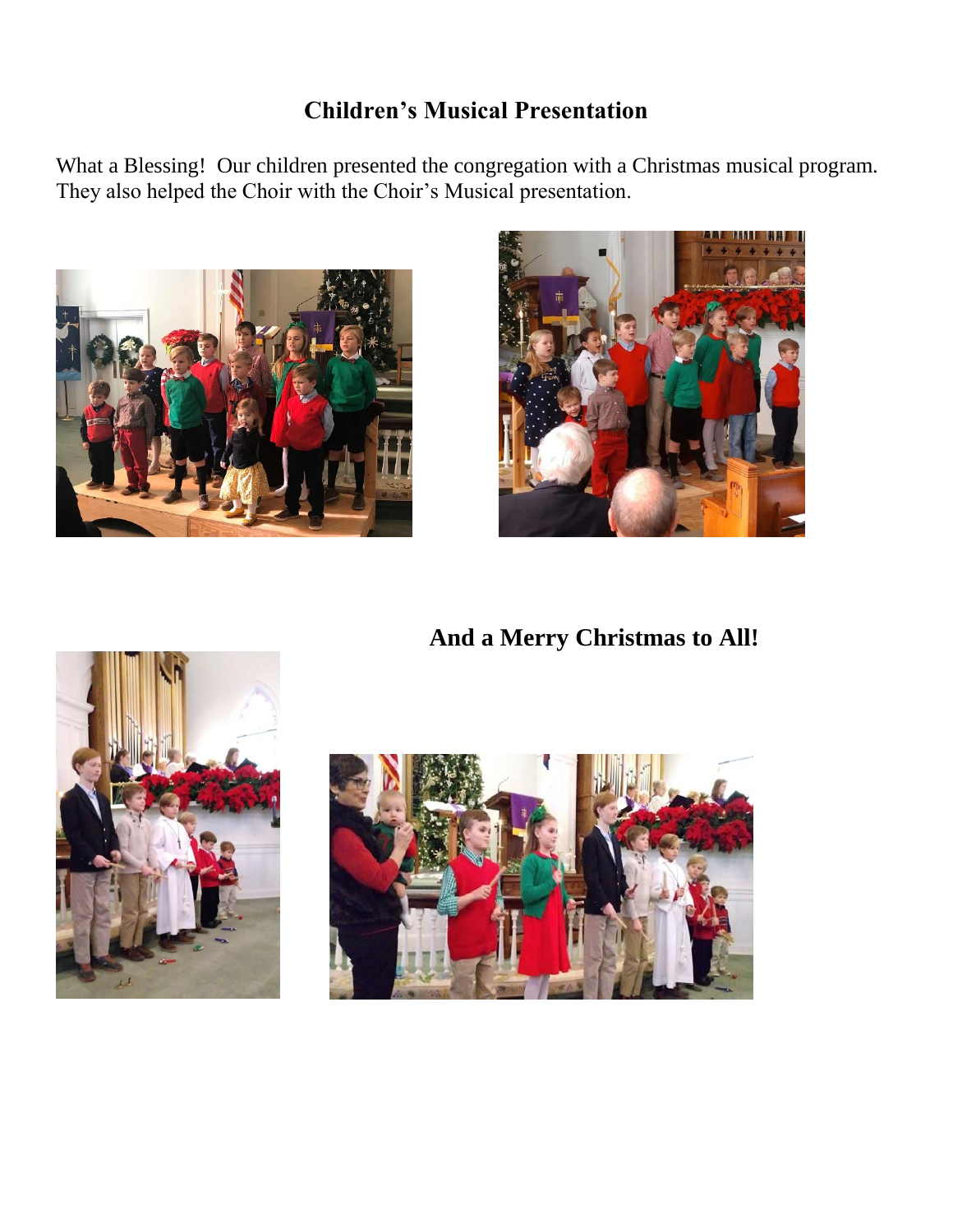# **The Winnsboro Christmas Parade 2019**

First United Methodist Church had a float in the parade. What a treat. Everyone had a great time. Special time of fellowship and a chance to showcase our church. Thank you to all who participated and to all who came out to cheer the group through the parade route.